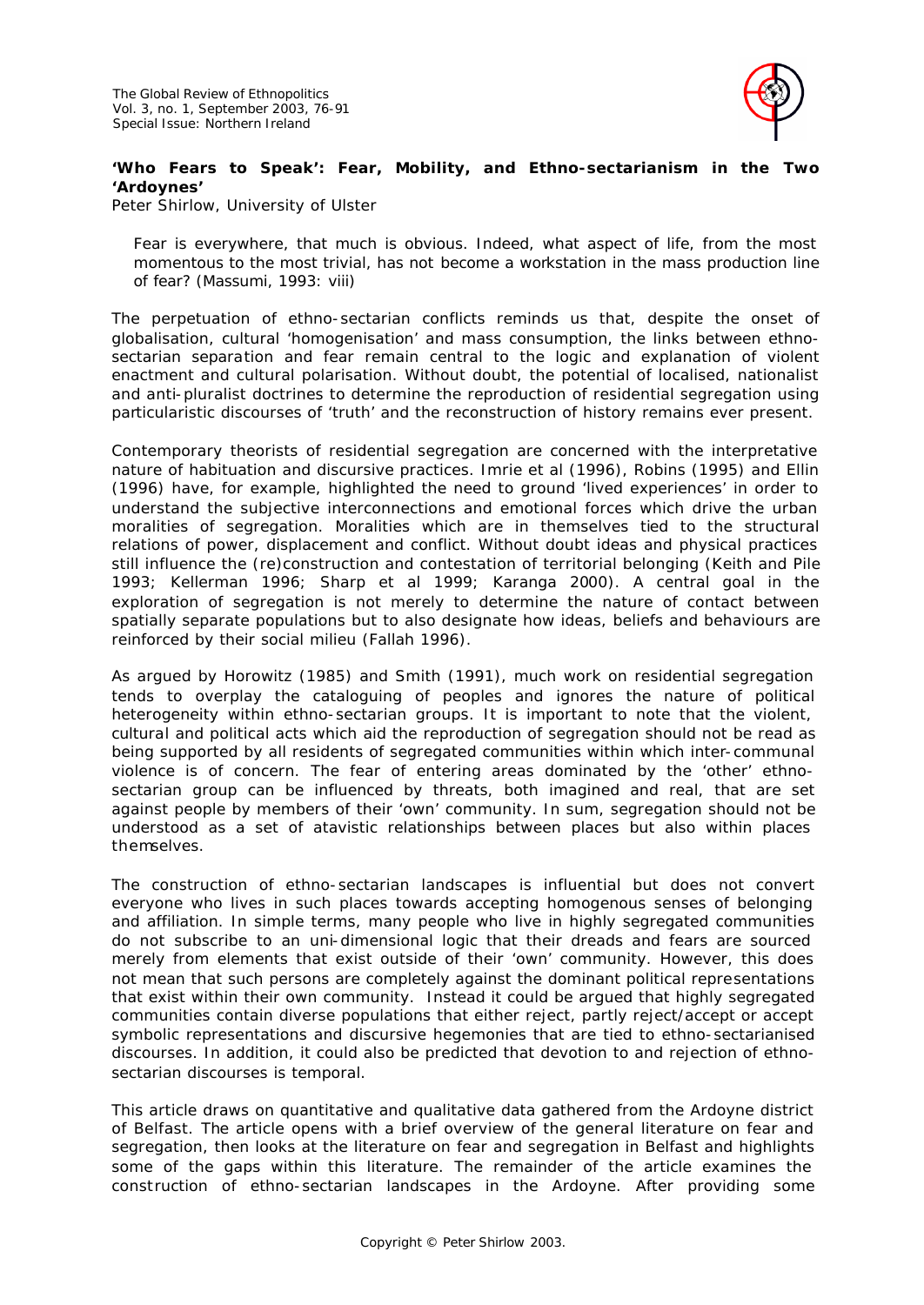background information on Ardoyne we highlight some findings from our quantitative study of the spatial mobility of Ardoyne residents. The article then draws on qualitative interview data to illustrate the role of fear in the construction and reproduction of ethnosectarian space in the Ardoyne.

In critiquing the immutability of ethno-sectarian boundaries it is argued that low levels of social interaction between ethno-sectarian communities does not necessarily mean that ethno-sectarian polarisation is as rigid as may be assumed. However, despite analysing intra-community heterogeneity this study indicates that the implied de-territorialisation needed in order to shift Northern Irish society toward more agreed and agreeable forms of political ownership and consensus-building remains distant and geographically rootless.

## *Fear and the City*

Recent work, dedicated to exploring city environments, has promoted the theme of fear within spatial analyses. Much of this work has looked at the fear of crime, domestic and sexual violence and racially motivated attacks (Smith 1981; Ferraro and LaGrange 1987; Hale 1996; Ditton and Farral 2000). As indicated within such studies the relationship between fear and residential segregation is contingent upon a series of relations such as the environments of everyday life, violence (both imagined and real) and political manipulation (Shirlow and Pain, 2003). The presentation of fear, by certain political entrepreneurs, has been a central element in the construction of ethno-sectarian tradition within a range of urban environments. In some cases socially dominant groups can claim ownership of a communities fears, phobias and traumas in a desire to triumph particular political discourses.

Of particular importance is the inability to publicly challenge the violence that has emanated from within your 'own' community. This can be due to real threats and a general sense that to criticise such activities is to show disloyalty. In more explicit terms, the desire to control narratives of threat and wider propaganda conditioning perspectives has led to feuding within loyalist and republican 'territories'. Feuding in itself indicates that the control of ideas and political practice is a defined political instrument. The assaulting of 'dissidents' and the picketing of the homes of those who criticise political activities within their 'own' community also testifies to the power and authority of political and cultural control. In sum, there are clear disincentives, both violent and nonviolent that obviate against the vocalisation of criticisms. The State is also responsible in relation to silencing condemnation of violent acts given its collaboration with paramilitaries and it's 'inability' due to this and other factors to offer protection to those who dissent from community 'norms'. In that manner, it is possible to find reasons why particular opinions, interests and groups can readily be both disenfranchised and censored by elements that exist within their 'own' community and the State.

Fear itself is conditioned by a series of emotional and cultural concerns. Anxiety is an obvious outcome given the history and reproduction of violence within segregated areas. Phobia, insecurity and uncertainty remain due to low levels of social trust and an inability to control the nature and direction of violent acts. Fear and mistrust are linked to understandings of risk, doubt and behavioural responses that are influenced by the assessment of threat. Feeling threatened may not be influenced directly by levels of violence, given that interpretations of risk and threat can be more extreme than contemporary levels of violence would predict. This is partly due to such emotions being tied to narratives of harm, hate and loathing. Atavistic attitudes towards the 'other' community, in particular, are influenced by the representation of knowledge and the collectivisation of memories in a desire to present the 'other' community through discourses of danger, purity and impurity. The varied forms and understandings through which fear is produced, reproduced and explained follows Gold and Reville's notion that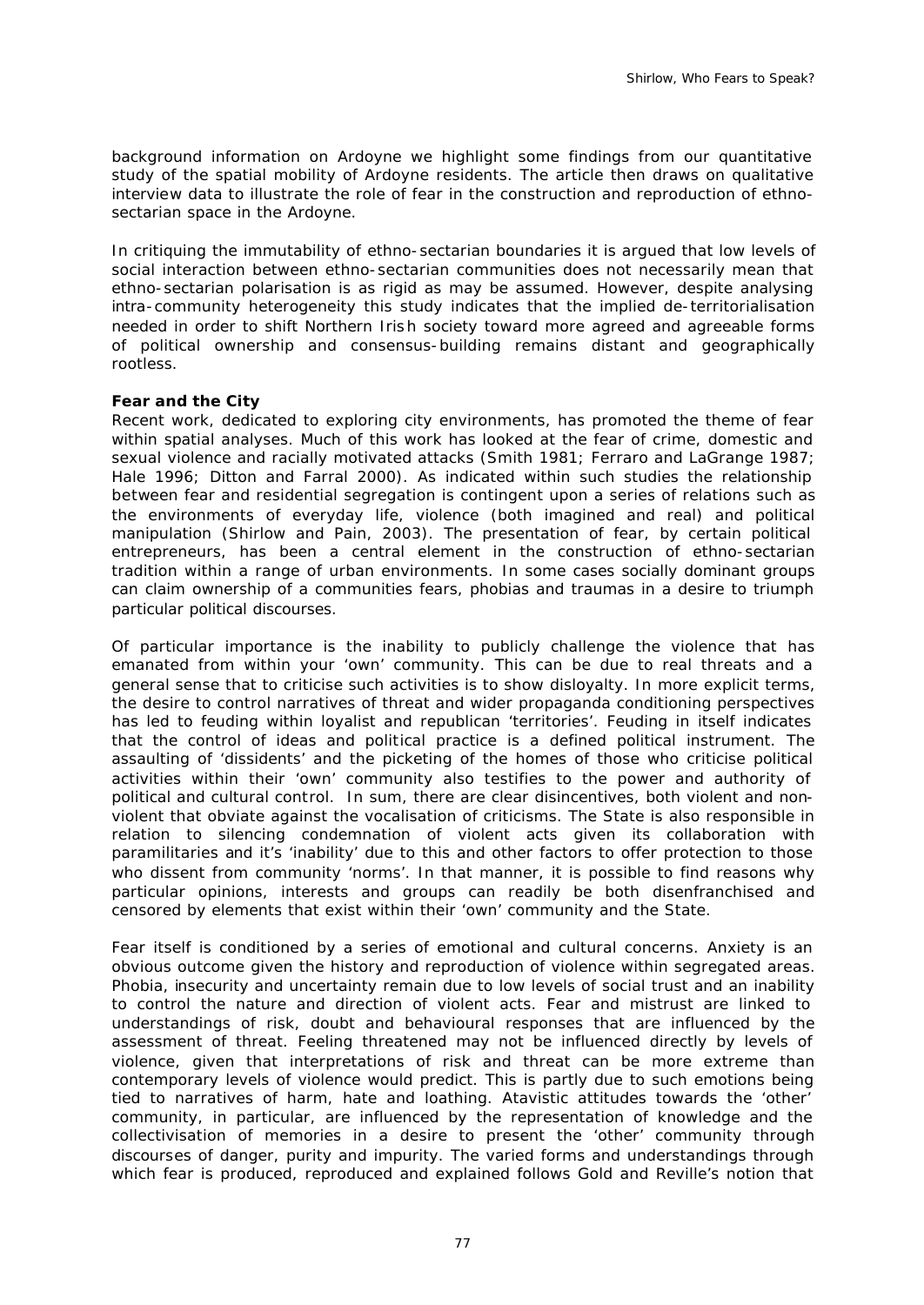

fear 'lies at the intersection of the practical and the reflexive, the natural and the cultural, and the affective and the rational' (2003: 86).

As Gold and Reville (2003) have argued, fear is used to support spatial practices that aim to mark out moral geographies that exclude and exile feared social groups. These spatial practices aim to create purified and homogeneous spaces that aim to provide legitimacy to a series of discursive activities and social group practices. In certain instances, the articulation of group fears is tied to the enclosing of space and the marginalisation of alternative representations and dissenting voices.

Within the Northern Irish context, fear has been influenced by the impact of societal deterioration, especially with regard to growths in social exclusion, fatalism and the reappearance of violence in the late 1960s. However, work within the Northern Irish arena, which has evaluated the link between religious segregation, victimisation, securityconsciousness and ultimately the impact of fear upon mobility, has remained underdeveloped. This underdevelopment of ideas and theories is peculiar given that the establishment of residential segregation has regulated violence, harm and fear via interlinked and obvious spatial devices. If anything violence has and continues to be stimulate fear through the defence and violation of ethno-sectarian enclaves (Darby and Morris 1974; Boal et al 1991; Nordstrom et al 1992; Douglas and Shirlow 1998).

## *Residential Segregation in Belfast*

In his seminal work on ethno-sectarian division in Belfast, Fred Boal, provided some insights into how political violence and the politicisation of space determined the nature of religious segregation in Belfast (Boal 1969). His work, and that of others, was significant in that it verified how long-term historical structures and their enduring memory influenced and directed the shaping of segregation within Belfast's contemporary urban system (Burton 1978; Boal 1982; Poole and Doherty 1996 Anderson and Shuttleworth 1998;). However, much of this work did not determine the difference in attitudes between those who supported ethno-sectarian enclaving and those who did not. In addition, the variety of resistances to and for ethno-sectarianism remains underexplored (Shirlow 2001).

An even more glaring omission was the exclusion of the State as a catalyst for segregation and conflict. In most instances, the State was represented as a neutral arbitrator that aimed to dilute the rational of ethno-sectarian practice. This 'oversight' was illogical and led to a reading of the politics of segregation that was concentrated 'on narrow social and physical working class ground'. (Murtagh, 2001: 32). The failure to comprehend the nature of cultural and political fragmentation within communities was most acute among those who examined residential segregation through purely positivist methods (Brett 1986; Compton 1993; Morrill 1991; Williams and Paterson 1995). In general terms, such approaches did not adequately explain the nuances and complexities of how fear and ethno-sectarian separation are both practiced and understood. It is not clear, from much of the work undertaken on residential segregation in Northern Ireland, the extent to which fear and residential segregation are valued in relation to age, gender, social position and political background.

Qualitative analyses, which have examined the manner through which violence and ideological interpretation have created fearfulness, are virtually invisible<sup>1</sup>. Determining and understanding the complexities of fearfulness is important in that it aids appreciation of community diversity and supports a more valid explanation of extensive violence, selfimposed spatial restrictions and the attempt to avoid inter and intra-community

 1 With the exception of Darby and Morris (1974) and Feldman (1991) there have been few attempts to study this issue in detail via a qualitative framework.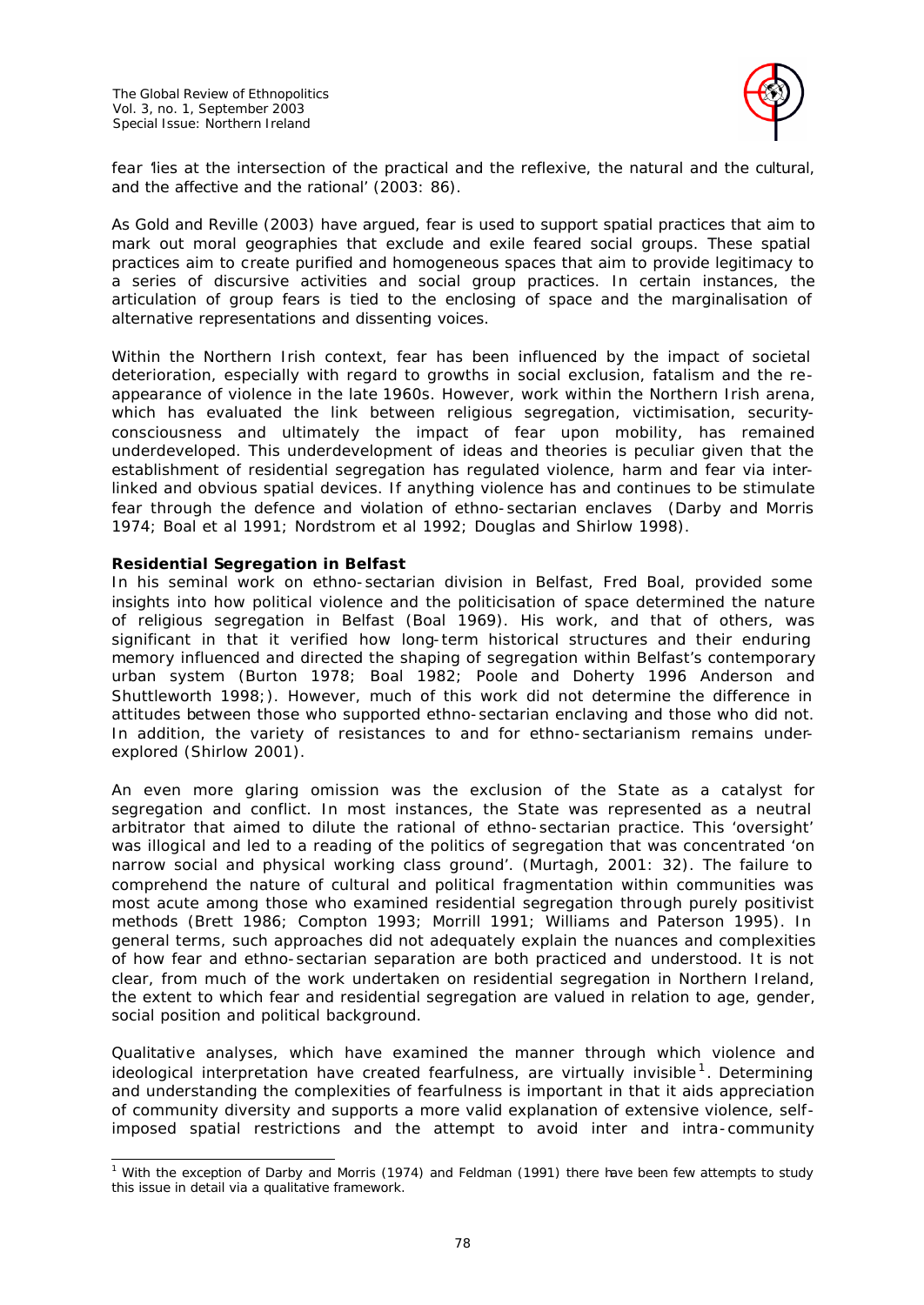harassment (Shirlow and Pain 2003). Other factors worthy of note include heterosexual masculinity, acceptance of mobility restrictions and new forms of sectarian hostility such as the Holy Cross dispute (Murtagh 2001). The promotion of qualitative analyses permits a more reasoned, although at times highly complex, understanding of the forces, which condition restricted spatial mobility.

The embedding of ethno-sectarianism has been achieved via the fabrication of discursive formations, which have created a systematic and conceptual framework capable of defining 'truth'. A significant number of those living in ethno-sectarian enclaves have been influenced by processes of ethno-sectarian enclaving, the championing of the 'home' enclave as morally superior and the assembly of symbols and distinct discursive practices. Such processes of spatial demarcation echo Foucault's (Foucault 1979) concern with the field of objects, the subject of knowledge and how 'legitimate' perspectives govern and prescribe processes of inclusion and exclusion. Ethno-sectarian enclaving created and re-established discursive formations based upon the enclosing of ideas, the charging of a particular moral inflection and the achievement of new mechanisms of power. The perpetual search, by some, for spatial enclosure and socio-spatial demarcation is clearly tied to Sack's notion that the creation of ethno-sectarianised spaces produces: 'Boundaries which are virtually impermeable …[and which] isolate communities, create fear and hate of others, and push in the directions of inequality and in justice' (Sack 1998: 254).

Divisions between illicit and licit discursive morality conditioned many discursive practices through offensive and exclusionary practices. The growth of widespread fear, ethnosectarian purity and allegiance became understood as both a regulation of community space and a system of ethno-sectarian classification (Jarman 1998). The evidence, presented below, on how sectarianised fears reduces mobility and cross-community contact illustrates how social practice still engenders different imaginings of community and the production of community-based and eclectic forms of political identification, fear and violent enactment.

Up until the recent Balkan conflicts, population movement in Belfast, due to intimidation, was the most significant shift of people attributed to violence within Europe since the conclusion of World War II. The influx of refugees (around 7 500 families in Belfast between 1968 and 2001) into ethno-sectarian enclaves, due to the re-appearance of violent conflict, created sanctuary spaces that functioned as safe and unsafe mental maps (Belfast Interface Project 1999; Morrow 1997). The redefinition of interfaces, arenas which are predominantly socially and economically deprived communities and which separate Catholic and Protestant populations<sup>2</sup> by both physical and mental constructions, are key to understanding the reproduction of ethno-sectarianism in Northern Ireland (Boal and Murray 1977; Burton 1987; Darby 1987; Feldman 1991; Poole and Doherty 1996).

 2 The terms Catholic and Protestant are used in this article, although Northern Irish society is far more complex than the stereotypical ethno-sectarian schism between Catholic/Nationalist/Republican and Protestant/ Unionist/Loyalist.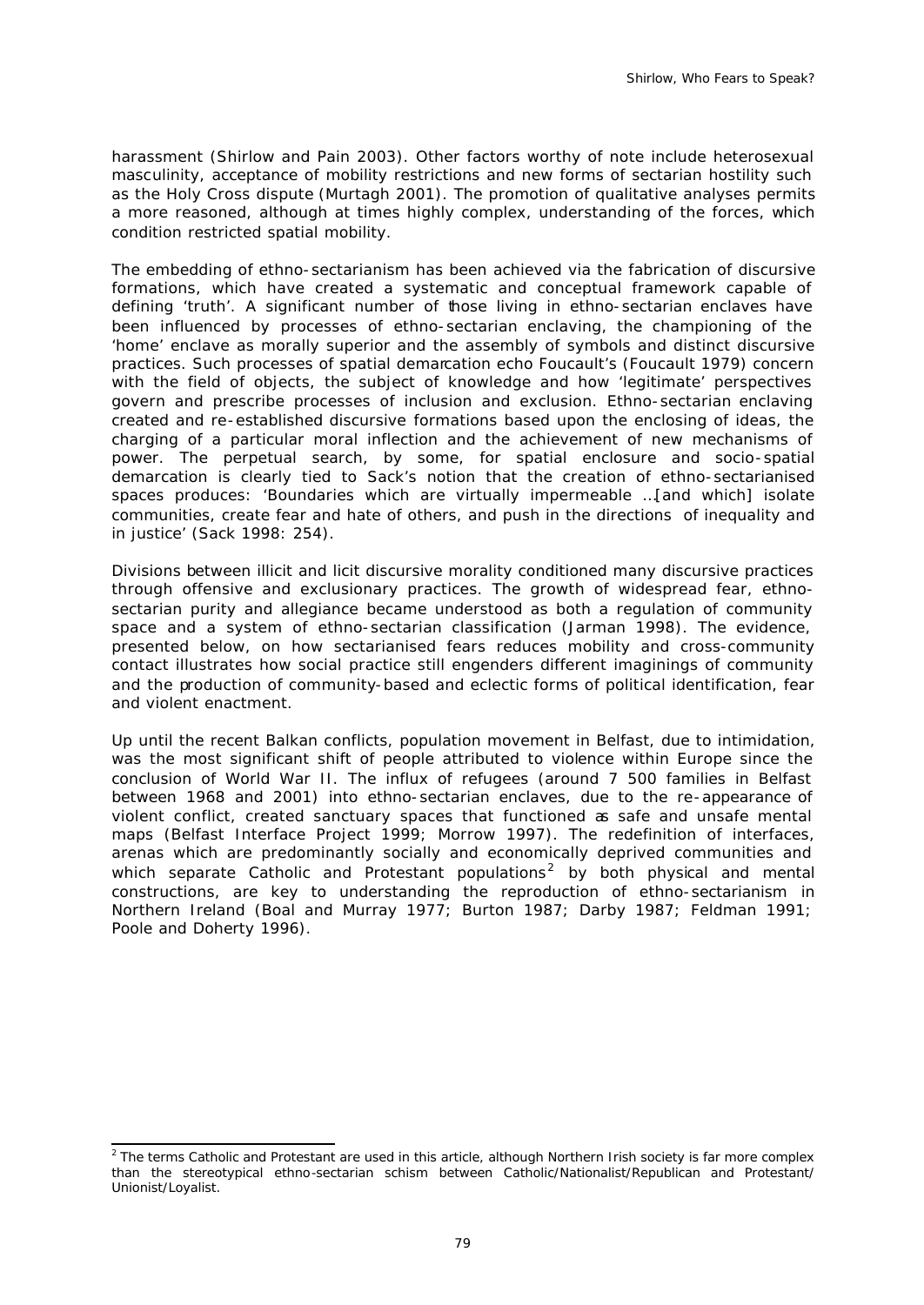The Global Review of Ethnopolitics Vol. 3, no. 1, September 2003 Special Issue: Northern Ireland





Figure 1: Residential segregation and conflict related deaths in Belfast

The effects of politically motivated violence in Belfast are obvious. Between 1969 and 1999, around 1200 people were killed and over 20 000 injured by paramilitary and State violence. Fear of being a victim of such attacks meant that many people living in conflictual arenas developed a comprehensive knowledge of 'safe' and 'unsafe places'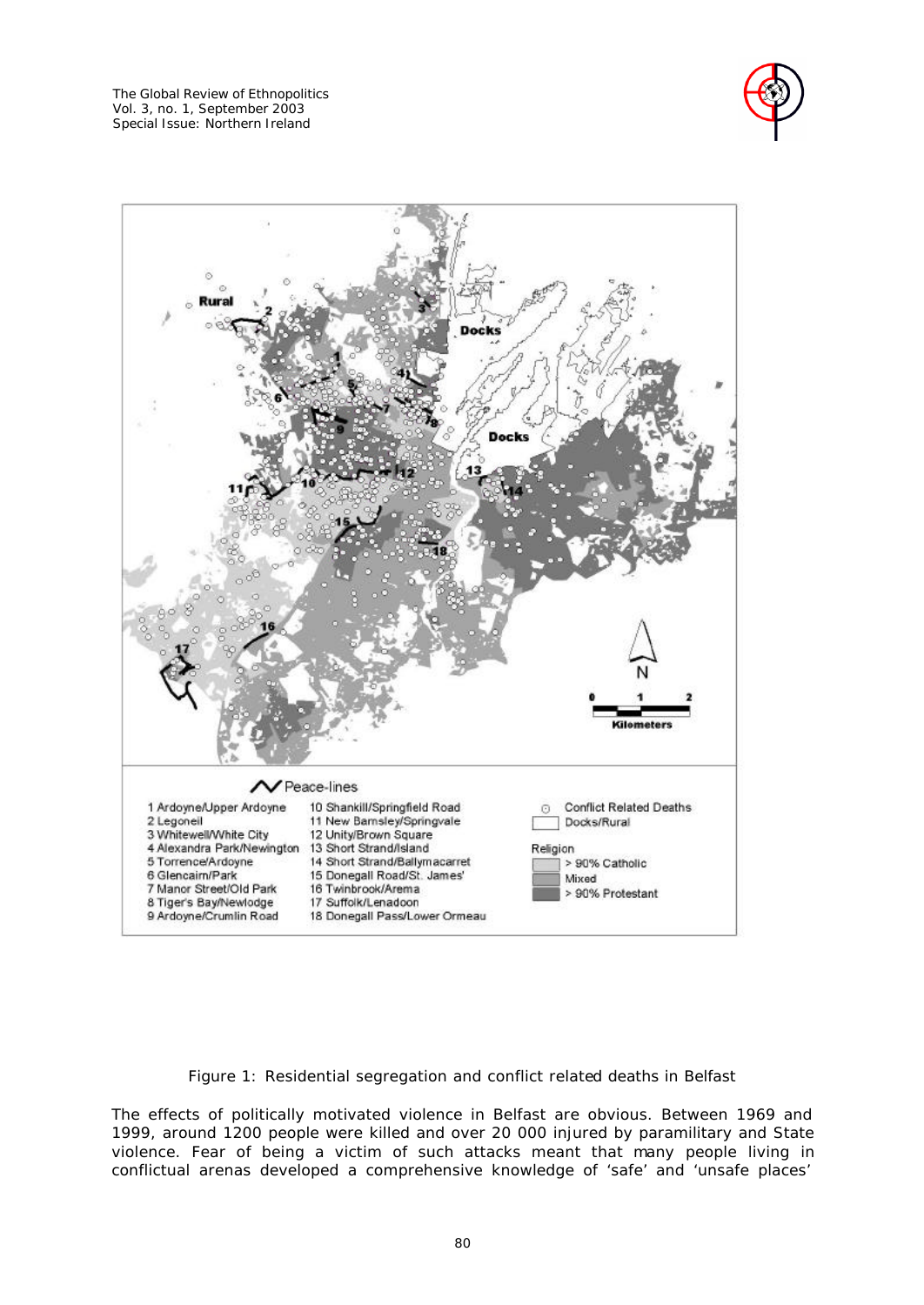(Burton 1987). Furthermore, mental maps created a process of consciousness that was intensified through the telling of fear, victimhood, and risk. Between 1969 and 2003, around 20 euphemistically called 'peace-lines' (interfaces) were constructed around those areas within which the most excessive patterns of violence occurred<sup>3</sup>. Interface walls aimed to restrict mobility by sundering the built environment. Such structures had the effect of clearly appointing an 'opposing' community as a menacing spatial formations (Darby 1987; Douglas and Shirlow 1998). As noted by Feldman: 'the wall itself becomes the malevolent face of the people who live on the other side' (1991, 37).

A third of the victims of politically motivated violence, between 1966 and 2001, were murdered within 250 metres of an interface (Figure 1). Around 70% of deaths occurred (but representing only 53% of Belfast's population) within 500 metres (author's calculations). Over 80% of deaths occurred within areas which were either over 90% Catholic or over 90% Protestant. In overall terms death was closely tied to places that were highly segregated, militarised, close to interfaces and socially deprived. Segregation provided a physical demarcation of space that aided the process of targeting Catholic and Protestant communities (Feldman 1991).

A central goal among those political entrepreneurs who supported ethno-sectarian discourses was to destabilise established patterns of inter-community relations.. The enactment of violence and the assault upon pluralist discourses was closely tied to paramilitaries and the State identifying certain communities as a permanent threat (Bruton 1987). Fear was not only constructed around the experience of violence but through the use of urban space in order to de-territorialise inter-community linkage. For those who accepted ethno-sectarian apportionment the belief grew that the ethnosectarian 'other' was committed to harming them. Thus, reciprocation was founded upon violent acts, which sought, in certain instances, to maximise the losses of 'other' groups. Violence undoubtedly created feelings of mistrust and harm, which manifested themselves, within Belfast's most violent arenas, as a state of constant or intermittent anxiety (Shirlow 2001). The reappearance of violence in the 1960s highlighted the need to develop a reading of threat and risk that was required in order to remain 'safe'. (Downey 2000).

### *What's in a Name?*

In the Westminster elections of 2001 Sinn Fein polled 83% of votes cast in Ardoyne. In the same election, Unionist and Loyalist political parties received 99% of all votes in Upper Ardoyne. The two areas are divided by one of the first 'peace lines' built in 1971 in North Belfast, which runs along the northern edge of, the ironically named, Alliance Avenue. A quarter of all murders during the contemporary conflict in Northern Ireland, occurred within a mile radius of Alliance Avenue. North Belfast is also somewhat unique in that its geography of ethno-sectarian division is more diverse and acute than in other parts of the city (Fay et al 1999).

In relation to violence since the late 1960s, both communities have been victimised by paramilitary and state violence (Fay et al 1999). Recent work, estimates that at least 60% of adults living in these communities have or are suffering from PTSD (Bradley 2000). It is estimated that around 1 in 18 people, in both communities have had, a direct member of their family killed (sibling/parent/grandparent/partner/aunt/uncle/cousin). This compares to the Northern Ireland ratio of 0.003 in 100 (Bradley 2000). The potency of over 180 deaths within both communities and other dramatically violent events is crucial in understanding why fears and mistrust persist. In each community, the commemoration of suffering and violation is activated through the instrument of telling.

 3 The number of 'peace-lines' provides only a limited picture of the extent of physical segregation. In many places walls were not erected between places within which violent acts took place because these places were already divided by railway tracks, the construction of new road systems or slum clearance.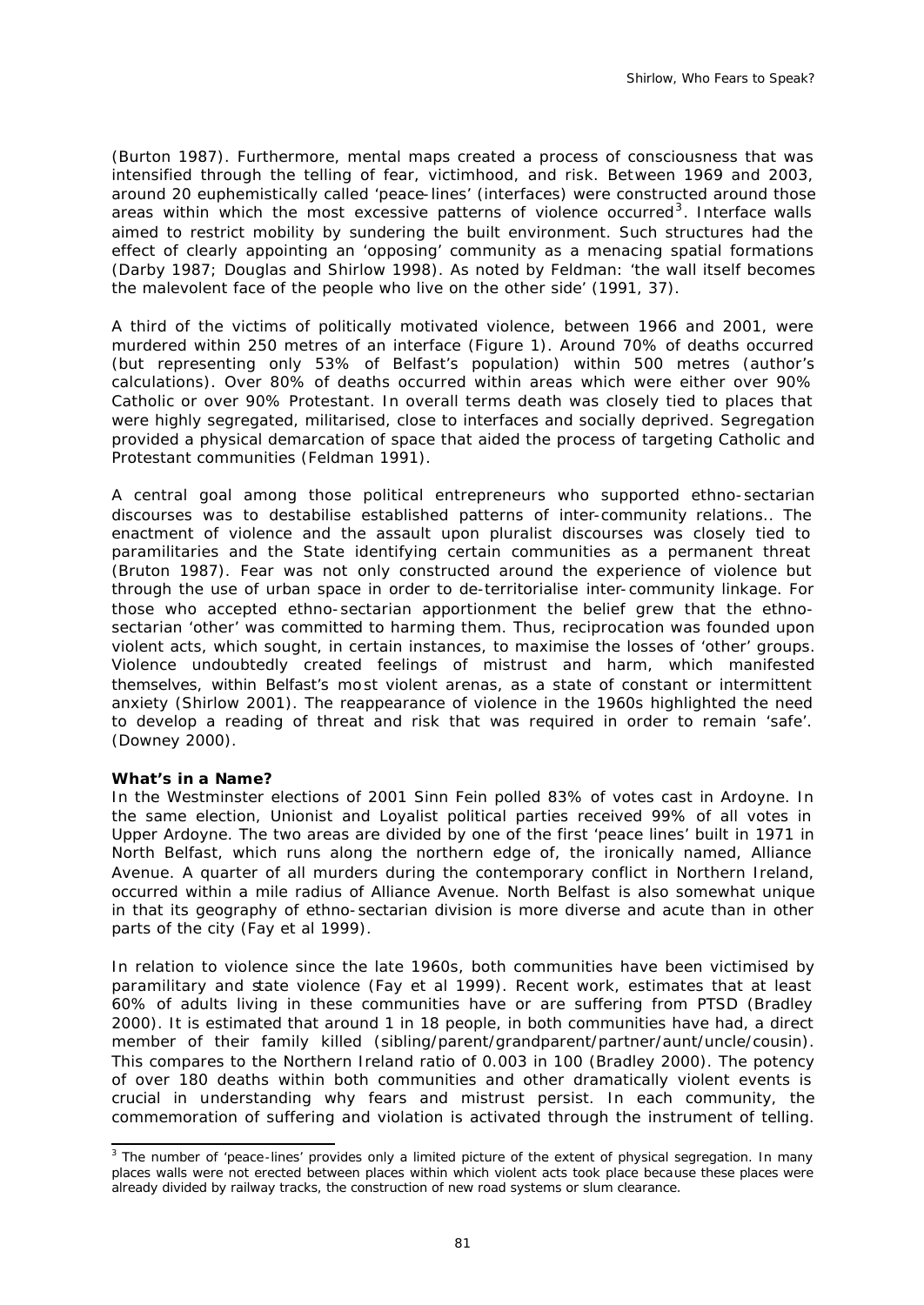The Global Review of Ethnopolitics Vol. 3, no. 1, September 2003 Special Issue: Northern Ireland



Telling of the 'Collective Self's' suffering at the hands of the 'collective other' is a conventional feature of living in both communities. In general, 'telling' constructs and regulates spatial movement through inferring that the 'collective other' is deviant, violent and irrational. The 'other' in such 'telling' is generally reduced to perpetuator as opposed to victim. In effect, 'telling' not only conditions understandings of safe and unsafe places but also politicises space through the interpretation of violent encounter. In addition, the narrative of 'telling' is so fixed that it can regulate mobility through encouraging avoidance and perpetual ethno-sectarian discord. Moreover, the sign systems that are coordinated by 'telling' are organised around concepts of residential segregation and ordained sectarianised relationships.



Figure 2: Upper Ardoyne and Ardoyne

The landscape of each area is heavily influenced through the commemoration of suffering. This is achieved not only via the iconography of wall murals but also in the euphemistic naming of places. The Henry Joy McCracken Bar in Ardoyne is known locally as the 'Suicide', a name given after a history of attacks upon the bar by Loyalist paramilitaries. In Upper Ardoyne, the end of the street closest to Ardoyne is called the 'Dark Corner' due to it being a place within which violent attacks upon Protestants have occurred. Telling of violence and the emblematic naming of places serves to verify the nature of fear and victimhood among the majority of residents.

In addition, fear and mistrust creates strong perceptions of socio-cultural besiegement. As indicated below the majority of people living within each community reproduce their social activities through operating within what they deem to be 'safe' and 'unsafe' places. The deliberate failure of most to engage in social practices within the 'other' community is based upon what is recognised as a 'rational' threat.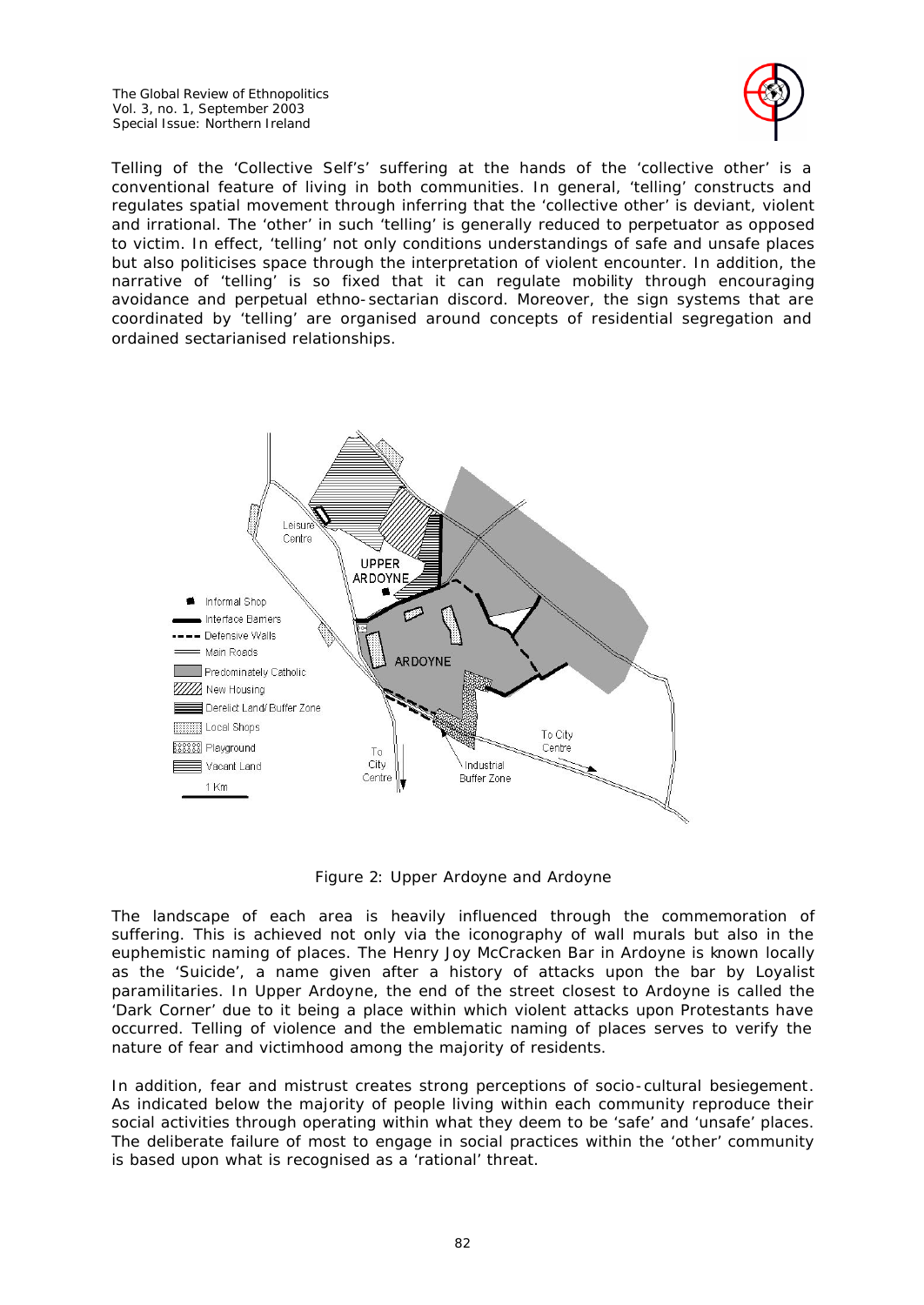The level of victimhood within each community can be explained not only in relation to the brutalising effect of violence but also by the need to ensure that victimhood is understood through the presentation of ethno-sectarian contamination. One such relationship is the place name, 'Upper Ardoyne'. As you enter Upper Ardoyne from Ardoyne, graffiti reads 'You are now entering Protestant Ardoyne'. In this instance, the claiming of a part of Ardoyne as Protestant plays upon the nature of defence and ethnosectarian preservation. Defence in this instance is articulated through challenging the universal use of the appellation Ardoyne to mean a 'Republican/Catholic' neighbourhood. In Ardoyne, the term 'Upper' Ardoyne is not used. Instead this area is known as Glynbryn, after several of the street names in this area. In such instances, imagery and semantics are cast as instruments of ownership.

The confrontation between these two communities, like many other interface zones in Belfast, is conditioned by space claiming through process of residential extension and contraction. In Upper Ardoyne, the decline of the population from approximately 3,000 in 1971 to around 1,500 in 1991 illustrates a process of socio-economic decline, which is read as having emerged as a result of Republican violence and erroneous policymaking against this community. The slow decline of Wheatfield Primary School, in Upper Ardoyne, and the re-stocking of the community with fewer homes provides a sense of cultural dissipation and betrayal. In addition, this area no longer possesses any shopping facilities due to a process of dis-investment, which has paralleled population decline. The socio-economic decline of the community produces a resolve to remain and keep possession of a Protestant/Unionist territory - a case of 'suffering for righteousness sake'. In antithesis to this, the growth in the Ardoyne population from around 4,500 in 1971 to just over 6,400 in 1991 and the inability to accommodate population overspill in Upper Ardoyne, provides a sense that policymakers are accommodating Protestant demands before the needs of Ardoyne residents. For many Ardoyne residents the supposition is promoted that vacant land, in the Upper Ardoyne area, should be used to accommodate population overspill. In this instance, community relationships are not merely conditioned by violence but also via patterns of suspicion, mistrust and low levels of reciprocity, which relate to territorial belonging/ownership. In local terms, the residents of Upper Ardoyne feel besieged by being domiciled close to a growing Irish Republican community. However, for Ardoyne residents, beseigment is influenced by being virtually surrounded by 'Protestant' territory. In each instance, reactive forms of cultural opposition are tied to notions of cultural dissipation, besiegement, threat and intimidation.

### *Measuring Mobility*

Nearly 40% of 212 respondents, who were surveyed, stated that they had been victims of physical violence since the cease-fires of 1994. Overall, 268 incidents of physical violence were recorded in Upper Ardoyne, with 79% attributed as sectarian attacks by the 'religious other'. Within Ardoyne, 324 attacks were recorded with only 34% denoted as attacks by the 'religious other'. The majority of physical assaults (62%) within the Ardoyne sample were identified as attacks by the security forces. The fact that the nature of violence against each community is dissimilar may well partly account for the higher (93% compared to 61%) levels of perceived residence 'at the interface' within the predominately Protestant Upper Ardoyne area. More importantly, 82% of all respondents stated that they had, since 1994, witnessed 'physical violence by either the religious 'other' or the security/crown forces'. It was discovered that 86% of those surveyed would not, out of choice, enter an area dominated by the 'other' ethno-sectarian group. An additional 6% would not enter such areas due to a desire not to mix with the 'other' religious group. Moreover, 79% would not, even by car, travel though an area dominated by the 'other' ethno-sectarian group at night.

In relation to basic spatial statistics, the survey aimed to measure the impact fear and prejudice has upon consumer and recreational behaviour. Interaction distances between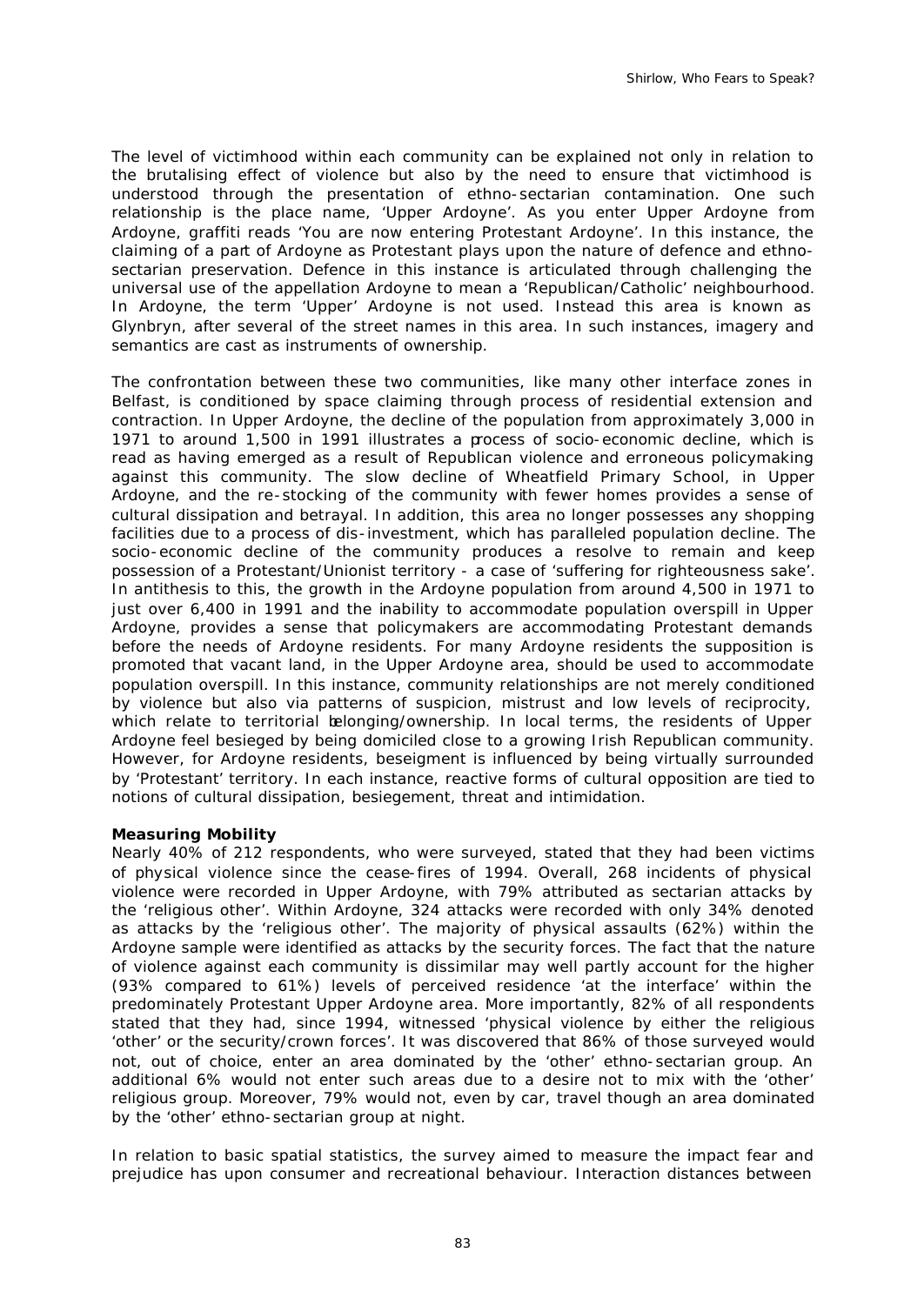

the two communities were measured as straight lines between the population-weighted centroids of both Ardoyne and Upper Ardoyne and the location of each identified shop, pub, club, and leisure centre. Given the two community's close spatial proximity (0.45 km between the centroids of Ardoyne and Upper Ardoyne), and similar socio-economic profiles, predicted utility maximisation should be very similar in terms of interaction levels. Moreover, the fact that Upper Ardoyne contains no shopping facilities and in contrast, less that 0.5 km away the Ardoyne community contains six large grocers, as well as a range of other outlets, it would be expected that the closest facilities would be relied upon. However, only 20% of those surveyed in Upper Ardoyne would use their closest facilities, all of which are located within Ardoyne. Similarly, only 18% of Ardoyne respondents use the leisure centre in Upper Ardoyne.

|                    | Relationship | Total distance<br>of<br>visits<br>all<br>(km) |       | Mean distance<br>per visit (km) |       | Dist-weighted<br>relationship |  |
|--------------------|--------------|-----------------------------------------------|-------|---------------------------------|-------|-------------------------------|--|
|                    |              | Α                                             | UA    | A                               | UA    |                               |  |
| Daily shopping     | 0.026        | 41.5                                          | 80.5  | 0.415                           | 0.805 | 0.014                         |  |
| Weekly<br>shopping | 0.004        | 141.2                                         | 181.8 | 0.780                           | 0.983 | 0.043                         |  |
| Pubs/clubs         | 0.160        | 43.7                                          | 150.9 | 0.455                           | 2.902 | 0.014                         |  |
| Leisure centres    | 0.103        | 241.1                                         | 93.2  | 10.48<br>3                      | 2.824 | 0.007                         |  |
| Total              | 0.001        | 467.5                                         | 506.4 | 1.169                           | 1.369 | 0.002                         |  |
| Distance only      |              |                                               |       |                                 |       | 0.982                         |  |

|  |  | Table 1: Spatial distance and consumption in North Belfast |  |  |
|--|--|------------------------------------------------------------|--|--|
|  |  |                                                            |  |  |

A statistical measurement of dissimilarity in consumer choice can be drawn out by a simple coefficient of determination  $r^2$ . Table 1 lists highly insignificant relationships for all four service and recreational categories. When comparing mean distances to services, Upper Ardoyne respondents travel twice as far for daily shopping necessities, and over six times as far to pubs and social clubs than their Ardoyne counterparts. The main burden placed upon residents of Ardoyne is the ability to locate safe leisure centre facilities. Most (82%) refuse to use the nearest centre, and instead travel to leisure centres in Republican/Nationalist areas such as "West Belfast". Ardoyne respondents who use leisure centres travel over six times further than their Upper Ardoyne counterparts. The contrast in distance travelled to services is a further indication of the reluctance of the two communities to share local facilities. When distance and volume are taken into account, consumer choice between the two communities becomes even more insignificant and lower  $r^2$  values are calculated. These are in stark contrast to the idealised r<sup>2</sup> value of 0.982, which represents distances to all services and facilities regardless of community allegiance.

Not surprisingly, ethno-sectarianism plays a dominant role in influencing where residents shop and use facilities, and how far they are prepared to travel. This is demonstrated by the fact that the great majority of consumer interaction is between origins and destinations of the same religion. The few visits that cross ethno-sectarian boundaries and interfaces can be accredited to the use of large 'neutrally' sited shopping centres. Ethno-sectarianism has dominated consumer decision-making and produced a distorted pattern where residents from one community choose one set of destinations and residents from the other community another, with very little sharing. It is almost as if there are two distinct sets of consumers, both living within a 1-km radius, and where the concept of 'competing destinations' synonymous of 'newer' interaction models (Fotheringham 1986) is virtually confined to distinct ethno-sectarian market boundaries.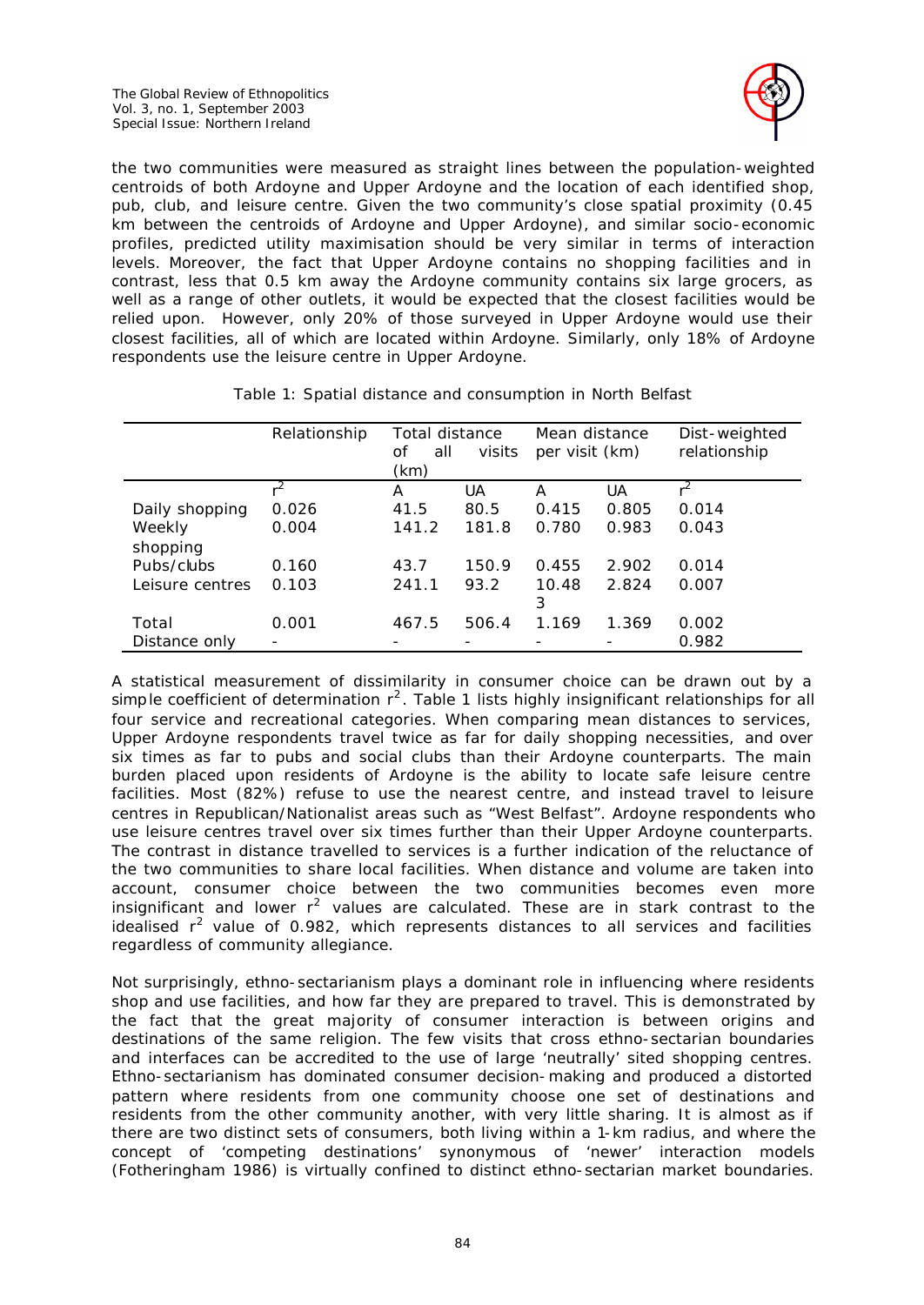In classical discrete choice and interaction models, this is akin to allowing fear and avoidance to act not only as friction but also as barriers on distance. Distance in our North Belfast example is not the strongest factor and does not dictate people's decisions on where to shop and pursue recreation activities.

#### *Complex Fears*

The findings above would seem to suggest that fear of being attacked by the 'other' community is central in determining low levels of cross-community contact. However, a subjective reading of such information masks a series of relationships complicated by age, gender and intra-community threat. The interviews conducted after surveying produced a series of complex cultural and demographic positions. Pensioners are those least likely to perceive the 'other' community as a menacing spatial formation. Secondly, a small group of non-pensioners, who constituted 18% of interviewees, are nonsectarian, and like many pensioners do not believe that the 'other' community should be represented as a homogenous cabal intent upon harming them and their community. Thirdly, 62% of interviewees were found to be tenaciously influenced by a highly subjective ethno-sectarian discourse.

Virtually all of the respondents of pensionable age within the Upper Ardoyne community, who are able bodied, use facilities within Ardoyne. Interviews among this group disclose that the majority are not afraid to enter 'alien' territory for four main reasons. Firstly, social relationships, that existed prior to the contemporary conflict, have tended to endure and older people visit Ardoyne in order to maintain such friendships. As noted by one elderly Protestant respondent:

I used to live down there (Ardoyne). My aul (old) friends are down there still. Me and the missus (wife) go down every night for a chat and sometimes even for a wee party. We all get on grand (well). They come up to us and we have the best of craic (fun). We shop down there as well. You go down, do a bit of shopping and meet your mates.

Secondly, pensioners were three times as likely, as the other age groups, to have either Catholic or Protestant relatives within each respective community. This would insinuate that inter-marriages were more numerous prior to the present conflict. Thirdly, older people tended to be repulsed by paramilitary activities, which they contended had destroyed a previous society within which community relations were relatively 'normalised'. As noted by a pensioner from Ardoyne:

Look, I grew up with Protestants here in Ardoyne. I saw the Provies (IRA) bullying those people out. Now they say they didn't do that. But I saw the bullies at it. There were (Protestant) families like the Agnews and Cavendishes who lived here. They were decent people. When my father died they were the ones who helped my mother the most. There wasn't a bad bone in their bodies.

You get young ones now going on about Huns and Jaffa's (derogatory names for Protestants). How do they know what they are like they have never met any (Protestants).

Although, pensioners conceded that their communities had been victimised by sectarian violence it was also contended that their community had also been involved in transgressive sectarian behaviour. A fourth issue which emerged was that of religious conviction and a belief that it is immoral to judge whole communities as abnormal and inauspicious. It is apparent that lived social histories, within which there has been an extensive form of cross-community linkage, are capable of diluting the rationale of sectarian sentiment, and as a result fear of the 'other' community is tempered by more experienced forms of cultural understanding.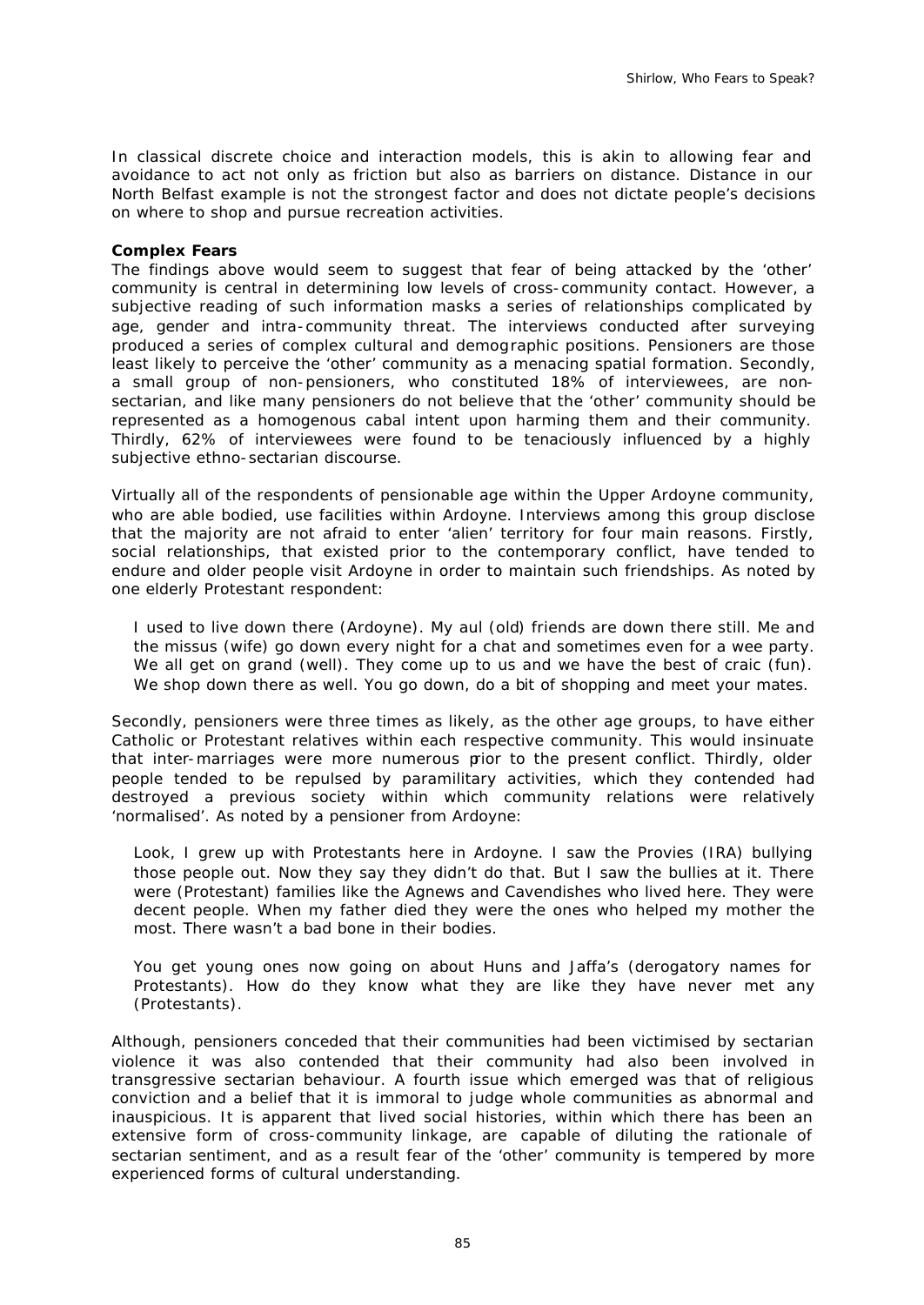

Stronger and more sectarian attitudes were located among those, who comprised 86% of all respondents, aged between 18 and 55. No one within this group undertook, by choice, any form of inter-community linkage or visit to areas dominated by the 'other' religious group. Eighty two percent of respondents, within this group, stated that their failure to engage in cross-community activities was due to fear of attack by the 'other' community. There were no observable differences in attitude that could be related to gender. For this group the experience of residential segregation was channelled through a framework of exclusive and sectarian representations and ideological 'tradition'. Sectarianism is viewed not as a repressive relationship but as an articulatory process, which enshrines spatial segregation.

Space, for those who articulate sectarian discourses, is seen to function as an object that hosts historical 'truths' and collective discourses. Community and history, for this group, serve as micro-territorial constructions, which reinforce the way in which geography presents sectarian hostility as a valid politicisation of space. Among those who advance sectarian discourses the materialisation of residential segregation into spatial constructs is imperative in order to functionalise and advance topographic conflict. At every point of conversation, among those who maintain sectarian narratives, it is acknowledged that all social space is coded through a sectarian analysis. Within those interviews, undertaken among those who were most sectarian, it was commonly understood that urban space is fabricated by both ideological and physical separation. However, one of the most pronounced factors that distances the sectarian group from the non-sectarian group was the manner in which they eulogised, through the expression of topophilia, the communities within which they lived. Each member of the sectarian group discussed their community within utopian discourses of integrity, loyalty, kinship and symbolic purity. In comparison, non-sectarians were more likely to denote that 'their' communities contained multiple forms of impurity, contravention and deviant behaviour.

The interviews conducted among the sectarian group produced passionate sectarian narratives and the most pronounced sense that the 'other' community was abnormal, antagonistic and uncompromis ing. The share of those who had experienced physical harm at the hands of the sectarian 'other' was similar to that amongst pensioners (40% and 38%, respectively). Unlike non-sectarians this group tended to maintain that they could not rationalise why they had been victims of sectarian violence. Members of this group tended to assert, that their community was victimised against and that the perpetuators of such attacks were an odious representations of a complete community. The failure, by the majority of these respondents, to identify that analogous threats are an encumbrance upon the 'other' community means that ethno-sectarian separation is comprehended through a uni-dimensional ethno-sectarian logic.

Fear, within this group, was explained through the framework of reproaching the contrary community. As a result, sectarianised readings were constantly linked to an acknowledgement of spaces of fear and the location of unsafe places. Within such a climate of ethno-sectarian cognition and telling, cross-community contact was discussed through tales of violence and aggression. Violence from within the 'home' community, which had been directed at the 'contrary' community, was articulated as a strategy of defence. As stated by a male respondent aged 31 from Ardoyne:

I got a kicking from two Prod (Protestant) bastards. They are scum, all of them. I don't believe there is one of them that's any good. You see them covered in tattoos, swaggering about. Big fat Orange scumbags.

Similarly for a male resident aged 48 and from Upper Ardoyne the following was concluded: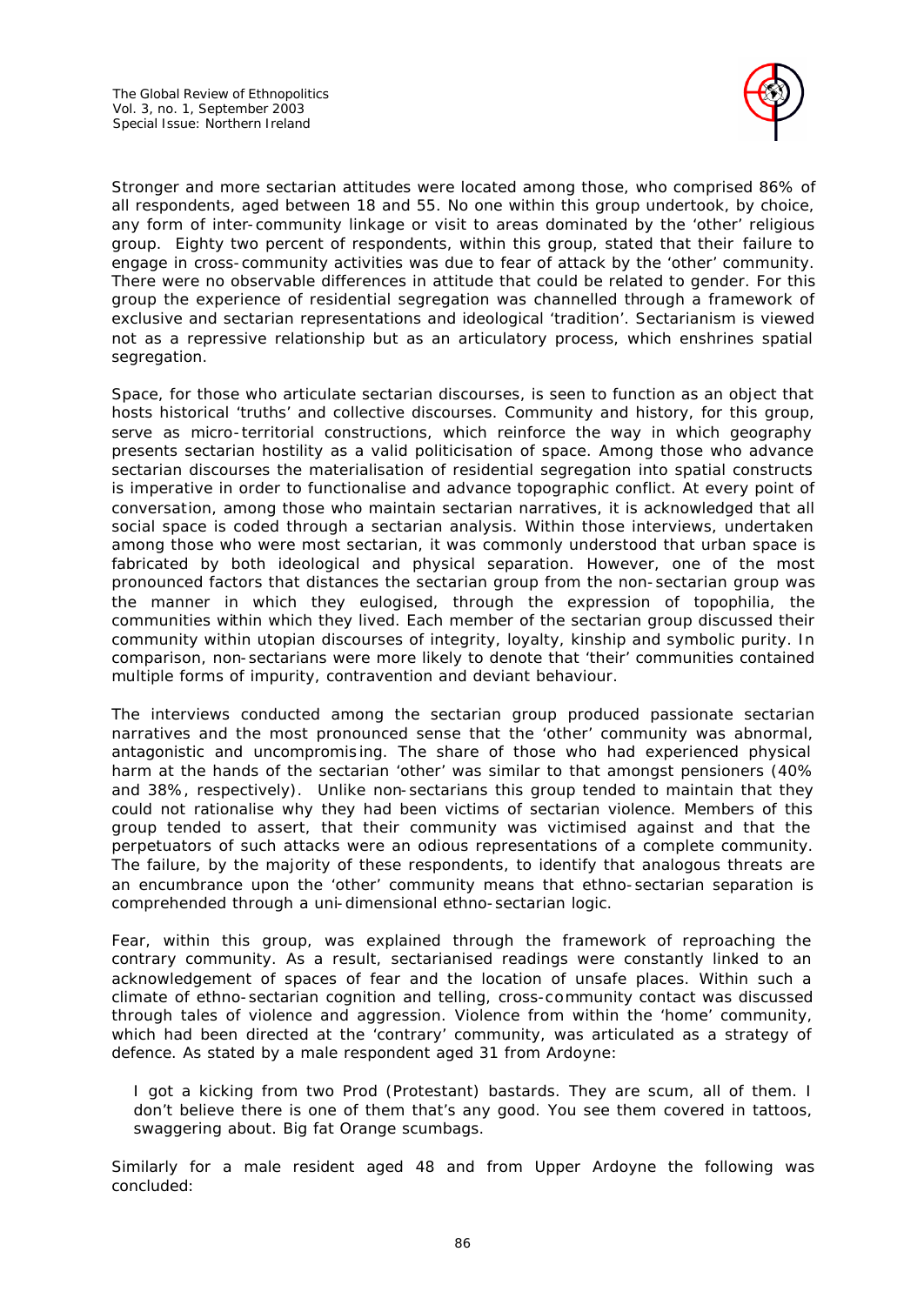I would love to burn those bastards out down there (Ardoyne). The soap dodgers (derogatory name for Catholics) breed like rabbits. All you ever hear from them is whinge, whinge, whinge. Why don't they get jobs and live like decent people.

Furthermore, only 38%, of those within this group, had worked in a place dominated by the 'other' religion compared to 84% of pensioners. This and other interview evidence suggested that those who most feared the 'other' community had never fashioned any significant or long lasting inter-community based relationships. Of course given the volume of violence it is evident that fear of the 'other' community has lessened the potential for expressive cross-community contacts. More depressingly, respondents who were motivated by a sectarian consciousness viewed involvement in cross-community schemes as perfidious and as a betrayal of community based loyalty. Many argued that spending money in areas dominated by the 'other' gro up was duplicitous. In certain cases, buying goods in the 'other' community was directly linked to paramilitaries and violence against the 'home' territory. As stated by a resident from Upper Ardoyne:

If I knew that my neighbour was shopping in Fenianville (Ardoyne) I would take a pounder (a hammer) and knock his head of his shoulders. Those shops down there give money to the RA (PIRA).

Similarly as stated by a respondent in Ardoyne:

One of my neighbours bought a suite of furniture from a place in the Shankill (Protestant area). I told him that I wouldn't be in his house as long as that furniture was there. Like, he was giving money to people who (had) attacked us!

Fourteen percent of respondents aged 18-55 undertook visits on a daily basis to areas within North Belfast dominated by the 'other' ethno-sectarian group. Members within this group felt unthreatened by such visitations. In most instances, individuals within this group argued that they were as likely to be attacked within their own community as they were if they travelled into areas dominated by the 'other' community. For these respondents it was unambiguously stated that fear from violent attack was not merely based upon a sectarianised consciousness. This non-sectarian group shared a similar profile of violent abuse from the 'other' community as those located within the larger sectarian group. However, they were twice as likely than their sectarian counterparts to be victims of physical assaults by members of their 'own' community. Many stated when interviewed that such attacks had occurred due to respondents articulating either antisectarian discourses or 'insolently' challenging the activities of paramilitary groups. Without doubt, the ability of this group to undermine the power of community belonging and in so doing challenge the orthodoxy of ethno-sectarianism, through delivering new narratives of cross-community camaraderie, has ensured that they remain, among sectarians, as a distrusted and disliked out-group. This non-sectarian group has the capacity to deliver an alternative process of 'telling' within which kinship and the ideological construction of space is identified as being part of a process of control and ethno-sectarian practice.

The desire of those who promote ethno-sectarianism is to silence cross-community narrative due to the threat they pose to the edifice of community devotion and spatialised cultures of belonging. This non-sectarian group were twice as likely as their sectarian counterparts to work in places dominated by the 'other' religion. This tended to be supported by a sentiment that individuals had a duty to challenge community divisions. All held meaningful friendships with either Catholics or Protestants. Reasons for being less sectarian were eclectic in range. Some stated that their anti–sectarianism was based upon religious conviction. Others stated that an interest in particular types of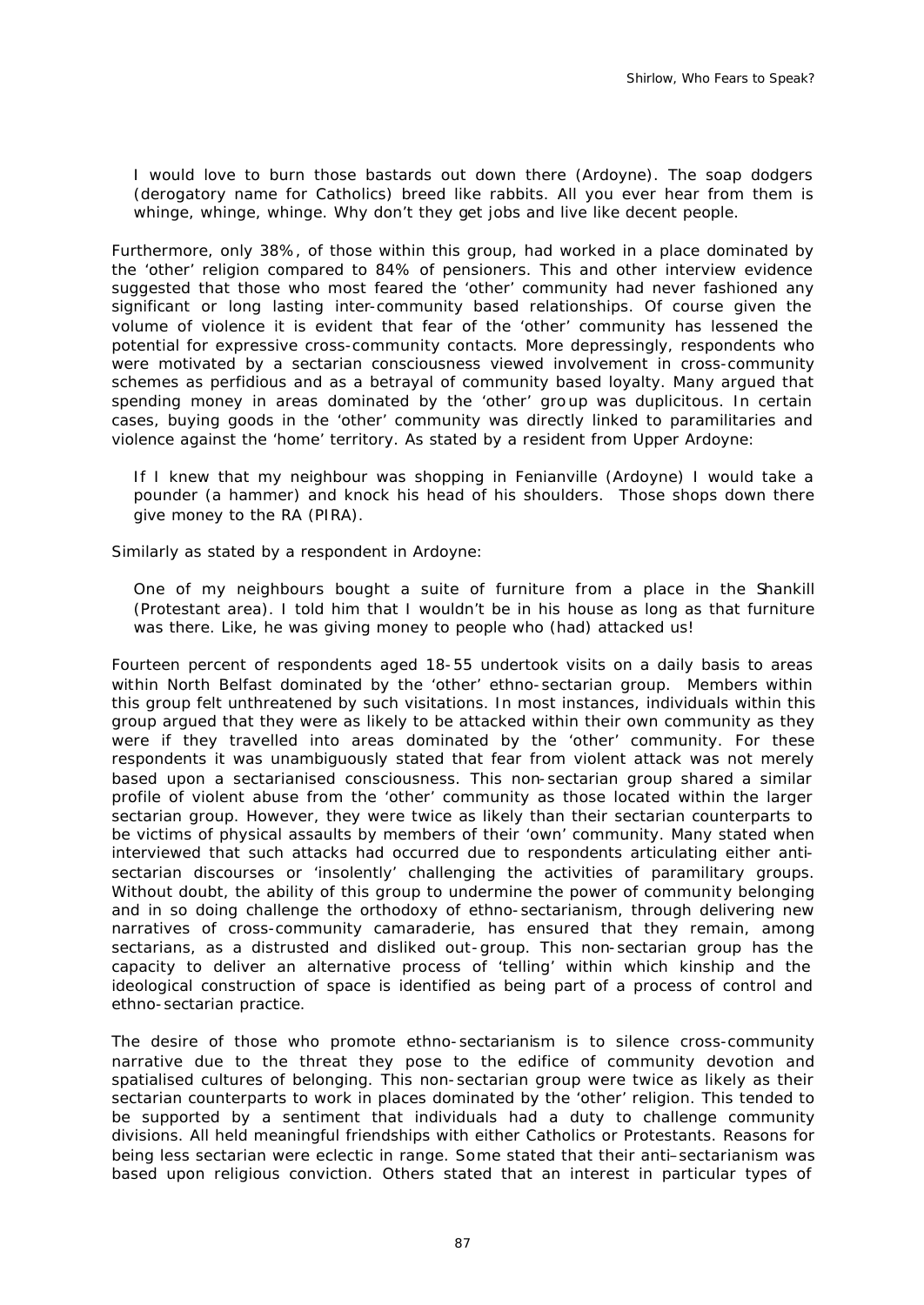

music (Ska/Blues/Reggae/Punk) had drawn them into positive relationships with members of the 'other' religious group. Some suggested that sexual relationships had altered sectarian attitudes. For some, self-education and an interest in left-wing ideology were pinpointed as catalysts in the challenge of sectarian animosities. However, nonsectarian respondents were not apolitical. Virtually all from Ardoyne voted for Sinn Fein but in each instance stressed that they were opposed to violence. Similarly, the Protestant respondents all supported unionist/loyalist politics, but as with their Catholic counterparts were against the use of violence. However, the factor that was most commonly mentioned among this non-sectarian group was an acknowledgement that they could no longer discuss their cross-community contacts or anti-sectarian discourses publicly. Each stated that they had been berated when neighbours and family members had found out that they had consorted with members of the 'other' religious group. In certain cases members of the non-sectarian group stated that they knew of instances in which people, who had articulated non-sectarian views, were forced to move out of their homes and who had in extreme cases been murdered.

In virtually all of the interviews, with the non-sectarian group, it was stressed that respondents did not want 'others' in their 'own' community to know that they engaged in a range of cross-community activities. Most stated that they would rather lie to their neighbours than tell them that they had been socialising with members of the 'other' religious group. In terms of politics, the majority of these respondents were critical of the sectarianism within the political parties that they supported but would not discuss this with people they did not trust. Several stated that they would repackage the goods they bought in shops that were obviously purchased in the territory of the 'other' religious group. As explained by a respondent from Upper Ardoyne:

We shop in Curlies (located in Republican West Belfast). It's so cheap there and who is going to know we are Prods (Protestants) if we go there. But we take Tesco bags with us and put the shopping in them before we go home. We make sure that we dump the bags from Curlies in case someone sees them in our bin.

If I walked up that path with Curlies bags I would get my windies (windows) in (broken).

In combining the attitude of pensioners and those who are non-sectarian it is clear that a sizeable minority of respondents hold attitudes at odds with the sectarianised nature of affiliation and habituation. In this sense, such individuals hold a belief that the 'other' group is not as menacing and threatening as is assumed by their respective neighbours. However, given the hostility that is directed towards those who are non-sectarian, by members of their own community, it is evident that no arena exists within which to articulate non-sectarian beliefs. Without doubt paradigms of ethno-sectarian purity and impurity predicate social relations to such an extent, and with such power, that the capacity exists to silence the dialogue capable of challenging ethno-sectarian discourses. This implies that telling, violence and the reproduction of fear is based upon sectarianised relationships which aim to not only reproduce residential segregation but to also suppress any belief system which identifies ethno-sectarian purity as a socially constructed and imagined set of relationships. Without doubt preserving the capacity to control the propaganda of ethno-sectarian belonging is facilitated through spreading the myth that the 'other' community is to be feared. Ensuring that sectarianised places remain will continue to be achieved through endorsing the morality of cultural and political sectarianism.

### *Conclusion*

In many instances the political instability that still exists reflects the limitations of the current 'Peace Process' and the ability of devolution to substantially alter the nature of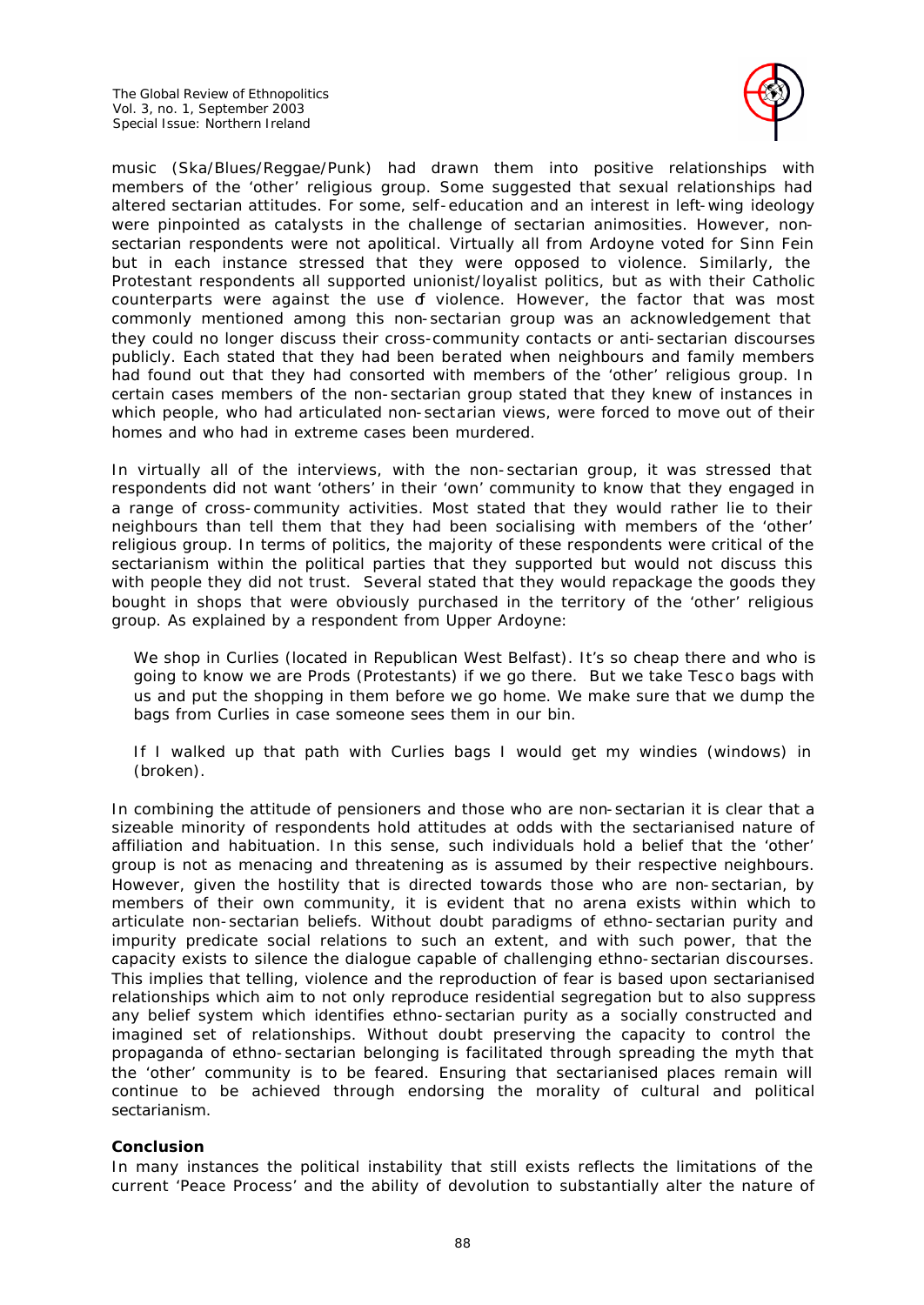conflict. The central goal of the Irish and British States is to be seen to promote 'parity of esteem' and 'mutual consent' via the promotion of political structures which facilitate pluralism. This pluralism aims to remove the realities of economic and cultural sectarianism. However, as evidenced by the information presented in this article, sectarian actions are still in certain arenas more voluminous than constitutional and pluralist words. Despite the cessation of most paramilitary violence we are left with a situation in which the creation of territorial division and rigidified ethno-sectarian communities means that fear and mistrust are still framed by a desire to create communal separation. Without doubt residential segregation still regulates ethnosectarian animosity through complex spatial devices.

More importantly, the capacity to reconstruct identity and political meaning is obviated by political actors who mobilise fear in order to strengthen uni-dimensional classifications of political belonging. Community based self-representation assumes the form of a mythic reiteration of purity and self-preservation. As such, the potential to create crosscommunity understandings of fear is, in terms of politics, marginalised by wider ethnosectarian readings. Moreover, wider senses of powerlessness are responsible for the failure of cross community politics to emerge.

### *References*

Anderson J. and Shuttleworth I. 1998, 'Sectarian demography, territoriality and political development in Northern Ireland' *Political Geography* 187–208.

Belfast Interface Project, 1999, *Belfast interface project report*, Belfast: Belfast Interface Project.

Boal F. 1969. 'Territoriality on the Shankill-Falls divide', Belfast *Irish Geography* Vol. 6: 130–150.

Boal F. 1982, 'Segregation and mixing: space and residence in Belfast' in Boal F and Douglas N eds. *Integration and division: geographical perspectives on the Northern Ireland problem* London: Academic Press, 249–280.

Boal F. and Douglas N. 1982, The Northern Ireland Problem in Boal F and Douglas eds *Integration and division: geographical perspectives on the Northern Ireland problem*, London: Academic Press, 1–18.

Boal F. and Murray R. 1977, A city in conflict *Geographical Magazine*, Vol. 44: 364–371.

Boal F. Campbell J. and Livingstone D. 1991. 'The Protestant mosaic: a majority of minorities' in Roche P. and Barton J. eds. *The Northern Ireland question: myth and reality* Aldershot: Avebury, 99–129.

Bradley M. 2000. *Post traumatic stress disorder in North Belfast*, Belfast: North Belfast Trauma Study Team.

Brett C. 1986. *Housing a divided community*, Dublin: Institute of Public Administration.

Burton F. 1978. *The politics of legitimacy: struggles in a Belfast community* London: Routledge.

Compton P. 1993. 'Population censuses in Northern Ireland: 1926-1991' in Dale A. and Marsh C. eds. *The 1991 census user's guide* London: HMSO, 330–351.

Darby J. 1987. *Intimidation and the control of conflict in Northern Ireland* Syracuse: Syracuse University Press.

Darby J. and Morris G. 1974. *Intimidation in Housing, Northern Ireland* Community Relations Commission, Belfast.

Ditton J. and Farral S. eds. 2000. *The fear of crime* Aldershot Ashgate Dartmouth.

Douglas N. and Shirlow P. 1998. 'People in conflict in place: the case of Northern Ireland'. *Political Geography*, Vol. 17; 125–128.

Downey O. 2000. *Glory tales of violence*, Belfast: Red Button.

Ellin N. 1996, *Postmodern urbanism* Basil Blackwell, Oxford.

Fallah G. 1996, 'Living together apart: residential segregation in mixed Arab-Jewish cities in Israel'. *Urban Studies*, Vol. 33; 823–857.

Fay M. Smith M. and Morrissey M. 1999, *The cost of the troubles*, London: Pluto Press.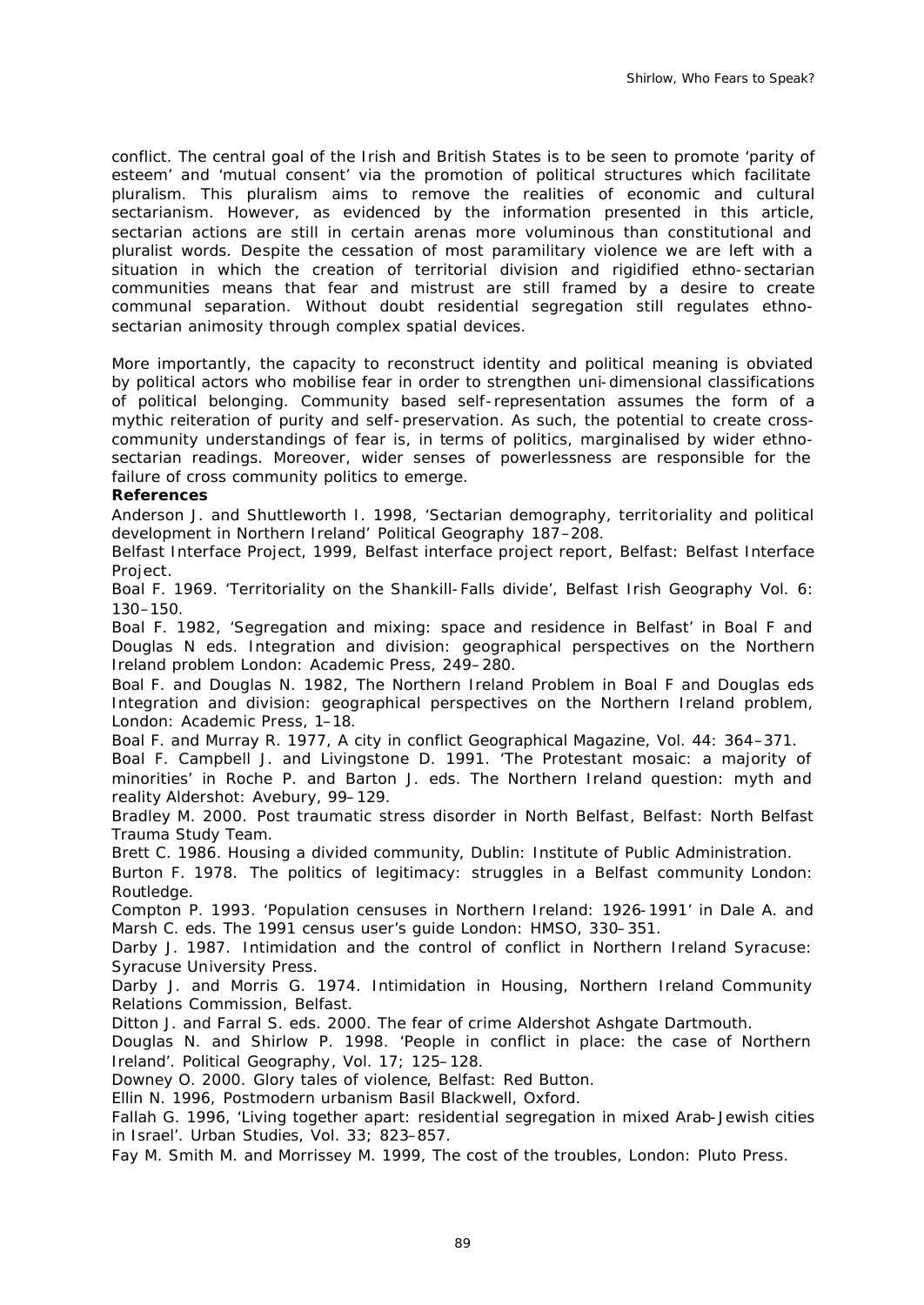The Global Review of Ethnopolitics Vol. 3, no. 1, September 2003 Special Issue: Northern Ireland



Feldman A. 1991, *Formations of violence: the narrative of the body and political terror in Northern Ireland*. Chicago: University of Chicago Press.

Ferraro K. and LaGrange R. 1987. 'The measurement of fear and crime', *Sociological Review*, Vol. 57; 70–101.

Fotheringham A. S. 1986. 'Further discussion on distance-deterrence parameters and the competing destinations model', *Environment and Planning*, Vol. 18; 553–556.

Foucault M. 1979, *Discipline and punish: the birth of the prison*, London: Penguin.

Gold J. and Revill G. 2003, 'Exploring Landscapes of Fear'. *Capital and Class*, Vol. 80; 27- 50

Hale C. 1996. 'Fear of crime: a review of the literature', *International Review of Victimology*, Vol. 4: 79–150.

Horowitz D. 1985, *Ethno-sectarian groups in conflict*, New York: Berkeley University Press.

Imrie R., Pinch S. and Boyle M. 1996, 'Identity, citizenship and power in cities', *Urban Studies*, Vol. 33: 1255–1261.

Jarman N. 1998, *Material conflicts: parades and visual displays in Northern Ireland,*  Oxford: Berg.

Johnston R. J. 1984, *Residential segregation, the state and constitutional conflict in American urban* areas. London: Academic Press.

Karanga M. 2000. *Race, ethno-sectarianity and multiculturalism: issues in domination, resistance and diversity*. Sankore: University of Sankore Press.

Kellerman A. 1996. 'Settlement myth and settlement activity: interrelationships in the Zionist land of Israel', *Transactions of the Institute of British Geography*, Vol. 21: 363– 378.

Keith M. and Pile S. 1993. 'Introduction part 2: the place of politics' in Keith M. and Pile S. eds. *Place and the Politics of Identity*. London: Routledge.

McPeake J. 1998. 'Religion and residential search behaviour in the Belfast urban area', *Urban Studies*, Vol. 13: 527–548.

Massumi B. 1993. *The Politics of Everyday Fear.* Minneapolis: University of Minnesota Press.

Morrill D. 1991. 'On the measure of geographic segregation', *Geography Research Forum*, Vol. 11: 25– 36.

Morrow D. 1997. 'Suffering for righteousness sake? Fundamentalist Protestantism and Ulster politics', in Shirlow P. and McGovern M. eds. *Who are the People? Protestantism, Unionism and Loyalism in Northern Ireland*. London: Pluto Press; 55–71.

Murtagh B. 2001. *The Politics of Territory.* London: Palgrave.

Nordstrom C., Martin J. and Martin J. M. 1992. *The paths of domination, resistance and Terror*. Santa Barbara: University of California Press.

Poole M. A. and Doherty P. 1996. *Ethno-sectarian residential segregation in Northern Ireland,* University of Ulster at Coleraine: Centre for the Study of Conflict.

Robins K. 1995. 'Collective emotion and urban culture', in Healey P., Cameron S. and Davoudi S. eds. *The new urban context*. London: John Wiley: 45–62.

Sack D. 1993. *Place, modernity, and the consumer's world: a relational framework for geographical analysis*. Baltimore: John Hopkins University Press.

Sack D. 1998. *Homo geographicus: a framework for action, awareness and moral concern*. Baltimore: John Hopkins University Press.

Sharp J., Routledge P., Philo C. and Paddison R. 1999. 'Entanglements of power: geographies of domination/resistance', in Sharp et al, eds. *Entanglements of power: geographies of domination/resistance (critical geographies)*. London: Routledge: 1–15.

Shirlow P. 2001. 'The geography of fear in Belfast', *Peace Review*, Vol. 43 12–28.

Shirlow P. 2003. 'Ethnosectarianism and the Reproduction of Fear in Belfast', *Capital and Class,* Vol. 80: 77-94.

Shirlow P. and Pain R. 2003. 'The Geographies and Politics of Fear', *Capital and Class*, Vol. 80: 15-26.

Smith A. 1991. *Nations and nationalism in a global era*. Cambridge: Polity.